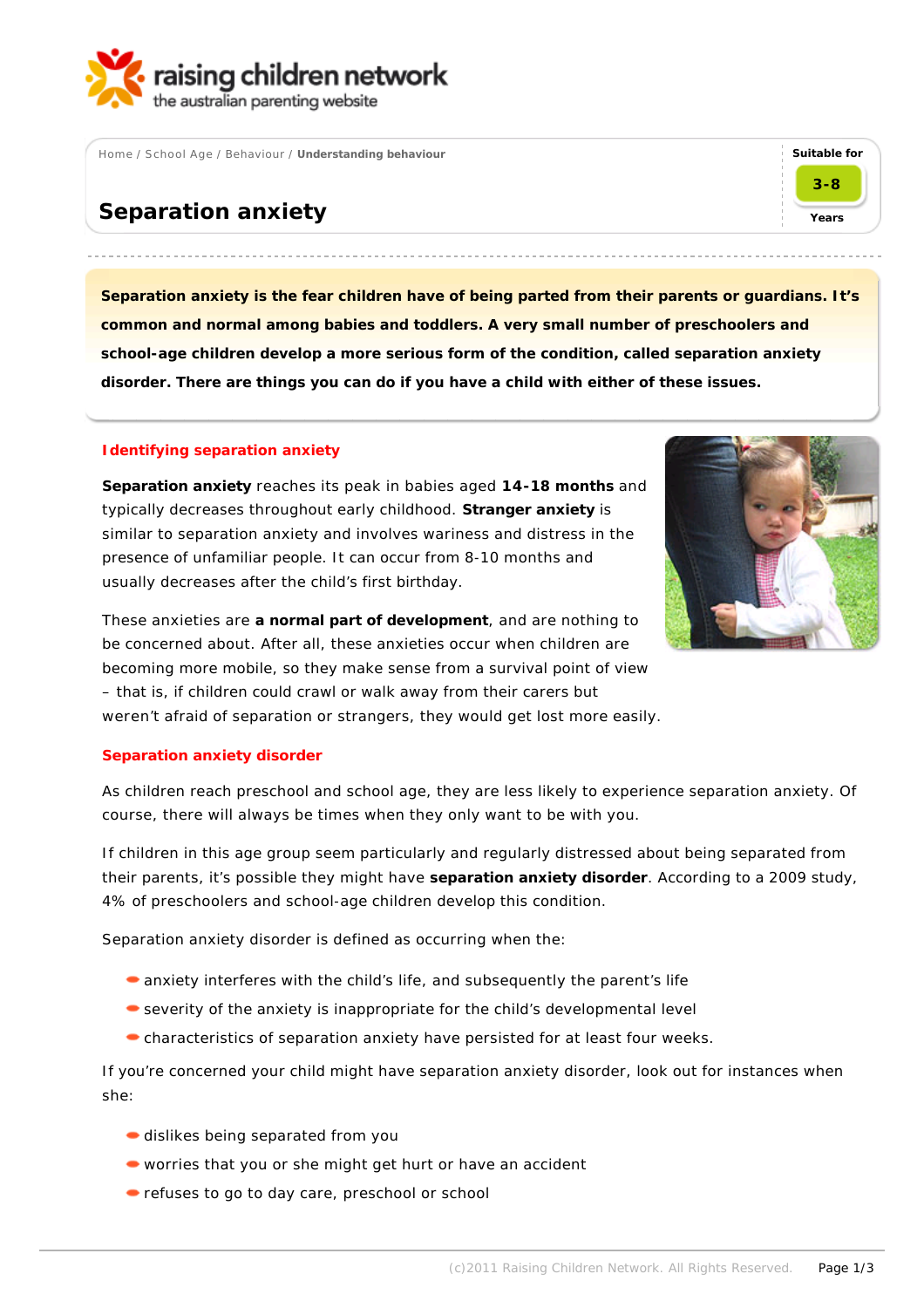- refuses to sleep at other people's places without you
- **Complains about feeling sick when separated.**

Research tells us that 90% of 10-month-old infants will become upset if a stranger approaches them in an unfamiliar room. Only 50% will become upset if the child is given time (10 minutes) to become familiar with the room. This suggests that, in new situations, infants cope better when they come across new things gradually.

#### **Helping children with separation anxiety**

If your child is suffering from separation anxiety, there are lots of things you can do to help her.

Read about the stepladder approach, a gentle behavioural technique used to help children who suffer from separation anxiety.

- Tell your child when you're leaving and when you'll be back. This is a helpful thing to do, even with babies. Some parents feel it will be easier to sneak out when their child is settled, but this can make things worse – your child might feel confused or upset when he realises you're not around, and might then be more difficult to settle the next time you leave him.
- Say goodbye to your child briefly don't drag it out.
- Settle your child in an enjoyable activity before leaving.
- If you're leaving your child in a new setting (child care centre, preschool, friend's house, babysitter), spend time at the new place with your child before the separation occurs. She needs to know she's being left in a safe place with a person you can both trust, and she'll be less distressed if she's left in a familiar place with familiar people.
- To increase your child's feelings of safety, let him take something he loves from home, such as a teddy bear, pillow or blanket. These objects can be gradually phased out as he becomes more settled.
- Keep a relaxed and happy expression on your face when you're leaving your child. If you seem worried or sad, your child might think the place isn't safe and can get upset too.
- It can be useful to tell your child's child care centre, preschool or school about her anxiety, and let them know about anything you're doing to help your child. This way, other people in your child's environment can give her consistent support.
- Gently encourage your child to separate from you by giving him practice. It's important to give him positive experiences of separations and reunions. Avoiding separations from your child can make the problem worse.
- No matter how frustrated you feel, avoid criticising or being negative about your child's difficulty with separation. For example, avoid saying things like, 'She's such a mummy's girl' or 'Don't be such a baby'.
- Read books or make up stories with your child about separation fears. (For example, 'Once upon a time, there was a little bunny who didn't want to leave her mummy in the hutch. She was afraid of what she might find outside …'.) This might help your child feel he's not alone in being afraid of separating from his parents.
- Make a conscious effort to foster your child's self-esteem by complimenting her and giving